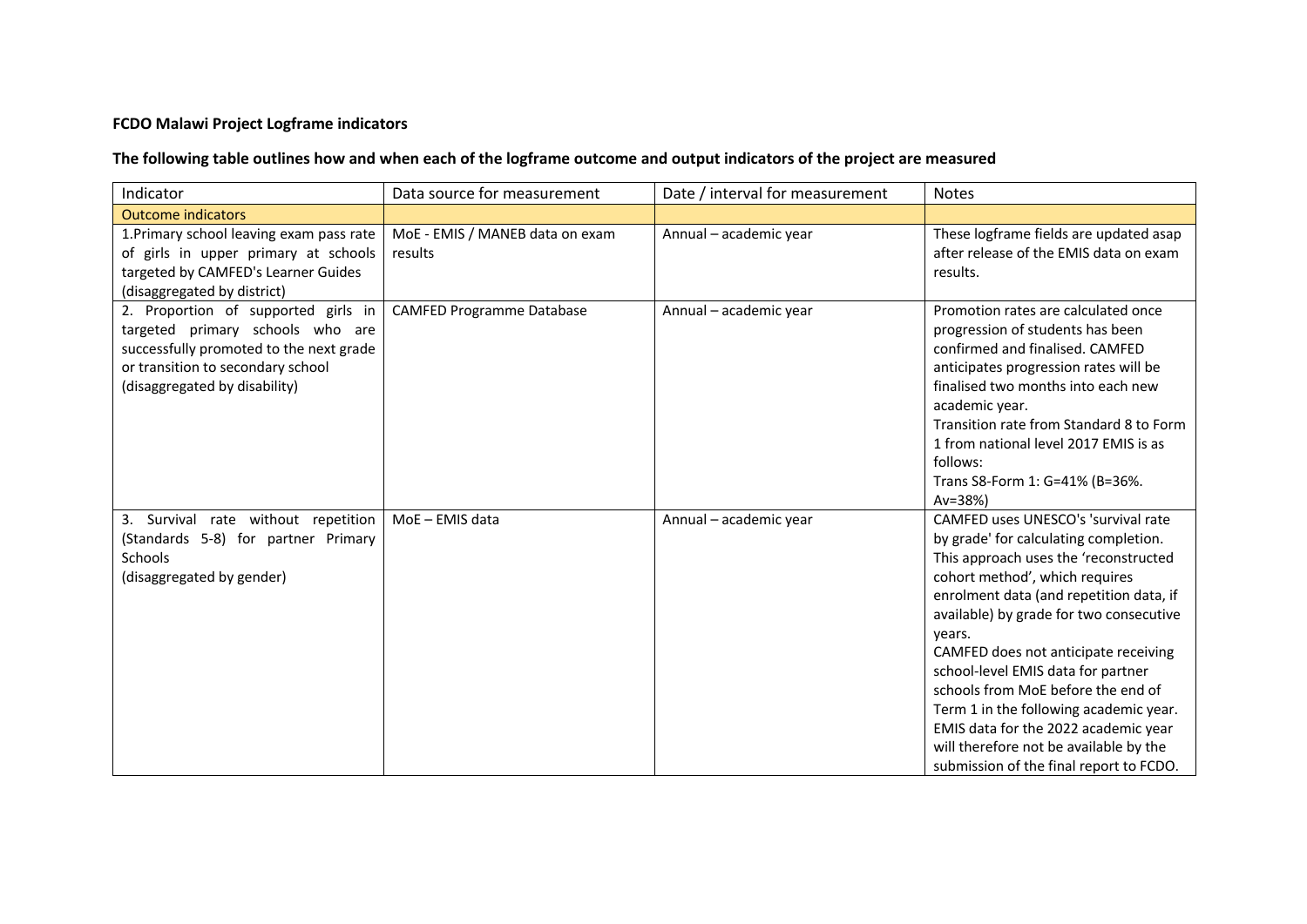| 4. Percentage of girls attending school<br>regularly.<br>(Measured as the proportion of the<br>cohort with an attendance rate at or<br>above 85% across the school year.)<br>(disaggregated by disability) | <b>CAMFED Programme Database</b>         | Annual - academic year | Provisional targets were set on the<br>assumption that the rate of regular<br>attendance will be similar to the rate<br>observed in the 2017 baseline survey<br>for CAMFED's Girls Education Challenge<br>project in rural primary schools in<br>Zambia.<br>Data gathered from school registers will<br>be conducted during the endline<br>evaluation. Triangulation of attendance<br>data in registers using spot checks. |
|------------------------------------------------------------------------------------------------------------------------------------------------------------------------------------------------------------|------------------------------------------|------------------------|----------------------------------------------------------------------------------------------------------------------------------------------------------------------------------------------------------------------------------------------------------------------------------------------------------------------------------------------------------------------------------------------------------------------------|
| <b>Output indicators</b>                                                                                                                                                                                   |                                          |                        |                                                                                                                                                                                                                                                                                                                                                                                                                            |
| 1.1- Number of girls receiving a<br>responsive package of material and<br>financial support (SUF) at primary level<br>(annual)                                                                             | CAMFED routine and regular<br>monitoring | Termly                 |                                                                                                                                                                                                                                                                                                                                                                                                                            |
| 1.2- Number of girls receiving a<br>responsive package of material and<br>financial support (SUF) at secondary<br>level (annual)                                                                           | CAMFED routine and regular<br>monitoring | Termly                 |                                                                                                                                                                                                                                                                                                                                                                                                                            |
| 2.1 - Number of CAMA (CAMFED<br>recruited,<br>trained<br>Alumnae)<br>and<br>supported as Learner Guides to support<br>disadvantaged girls in upper primary<br>school                                       | CAMFED routine and regular<br>monitoring | Termly                 |                                                                                                                                                                                                                                                                                                                                                                                                                            |
| 2.2 - Number of upper primary school<br>students benefitting from Learner Guide<br>programme as a result of DFID support<br>(disaggregated by gender, district)                                            | CAMFED routine and regular<br>monitoring | Termly                 |                                                                                                                                                                                                                                                                                                                                                                                                                            |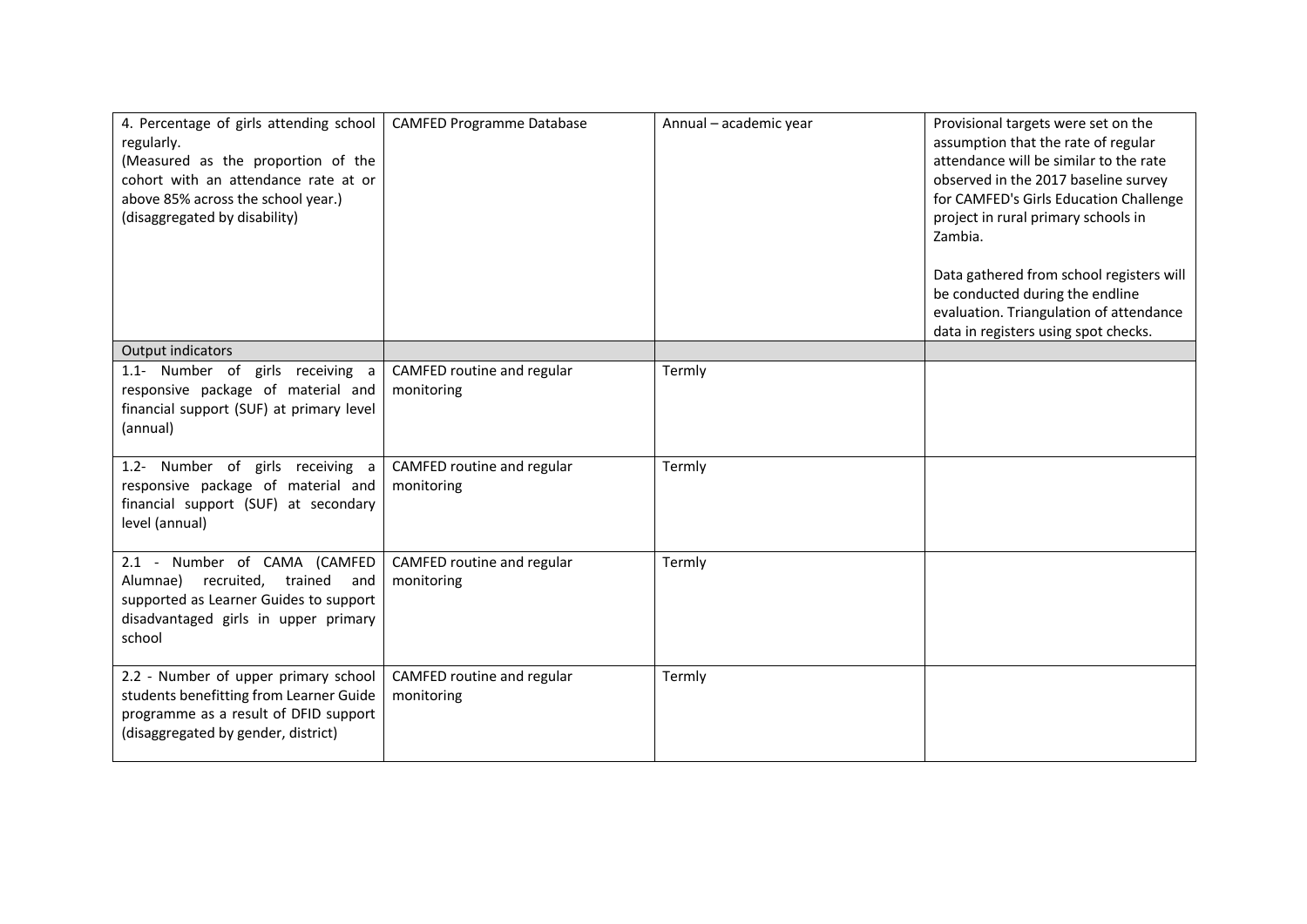| 2.3 - Number of learning resources<br>printed and distributed to schools<br>(annual)                                                                                                                                                                                      | CAMFED routine and regular<br>monitoring | Termly                                                                                 |                                                                                                                                                                                                                  |
|---------------------------------------------------------------------------------------------------------------------------------------------------------------------------------------------------------------------------------------------------------------------------|------------------------------------------|----------------------------------------------------------------------------------------|------------------------------------------------------------------------------------------------------------------------------------------------------------------------------------------------------------------|
| 2.4 Proportion of Learner Guides who<br>are visible leaders in their communities<br>through, for example, representation on<br>local decision-making bodies and school<br>management committees, to be able to<br>influence the support provided to<br>marginalised girls | Leaner Guide Survey                      | Midway point - operational research<br>and end of project Learning Product<br>research |                                                                                                                                                                                                                  |
| 2.5 - Number of Learner Guides receiving<br>BTEC qualifications/training as teachers<br>(cumulative)                                                                                                                                                                      | CAMFED routine and regular<br>monitoring | Termly                                                                                 |                                                                                                                                                                                                                  |
| 2.6 - Number of Learner Guides<br>receiving KIVA loans (cumulative)                                                                                                                                                                                                       | CAMFED routine and regular<br>monitoring | Termly                                                                                 |                                                                                                                                                                                                                  |
| 3.1- Number of Teacher Mentors (TMs),<br>Community Development Committees<br>members,<br>School<br>(CDC)<br>Based<br>Committee members, and Study Circle<br>Coordinators trained (annual)                                                                                 | CAMFED routine and regular<br>monitoring | Termly                                                                                 |                                                                                                                                                                                                                  |
| 3.2 Proportion of partner schools with a<br>Child Protection Policy in place (annual)                                                                                                                                                                                     | Quantitative and Qualitative research    | Independent endline evaluation May to<br><b>July 2022</b>                              | This indicator will be measured at the<br>endline evaluation. However,<br>qualitative data for this indicator was<br>also gathered during the operational<br>research.                                           |
| 3.3- Proportion of students who know<br>who to turn to in order to report cases of<br>abuse (disaggregated by gender)                                                                                                                                                     | Quantitative and Qualitative research    | Independent endline evaluation May to<br><b>July 2022</b>                              | This indicator will be measured at the<br>endline evaluation, however, the<br>Learner Guide survey administered<br>the operational<br>during<br>research<br>included questions on safeguarding and<br>reporting. |